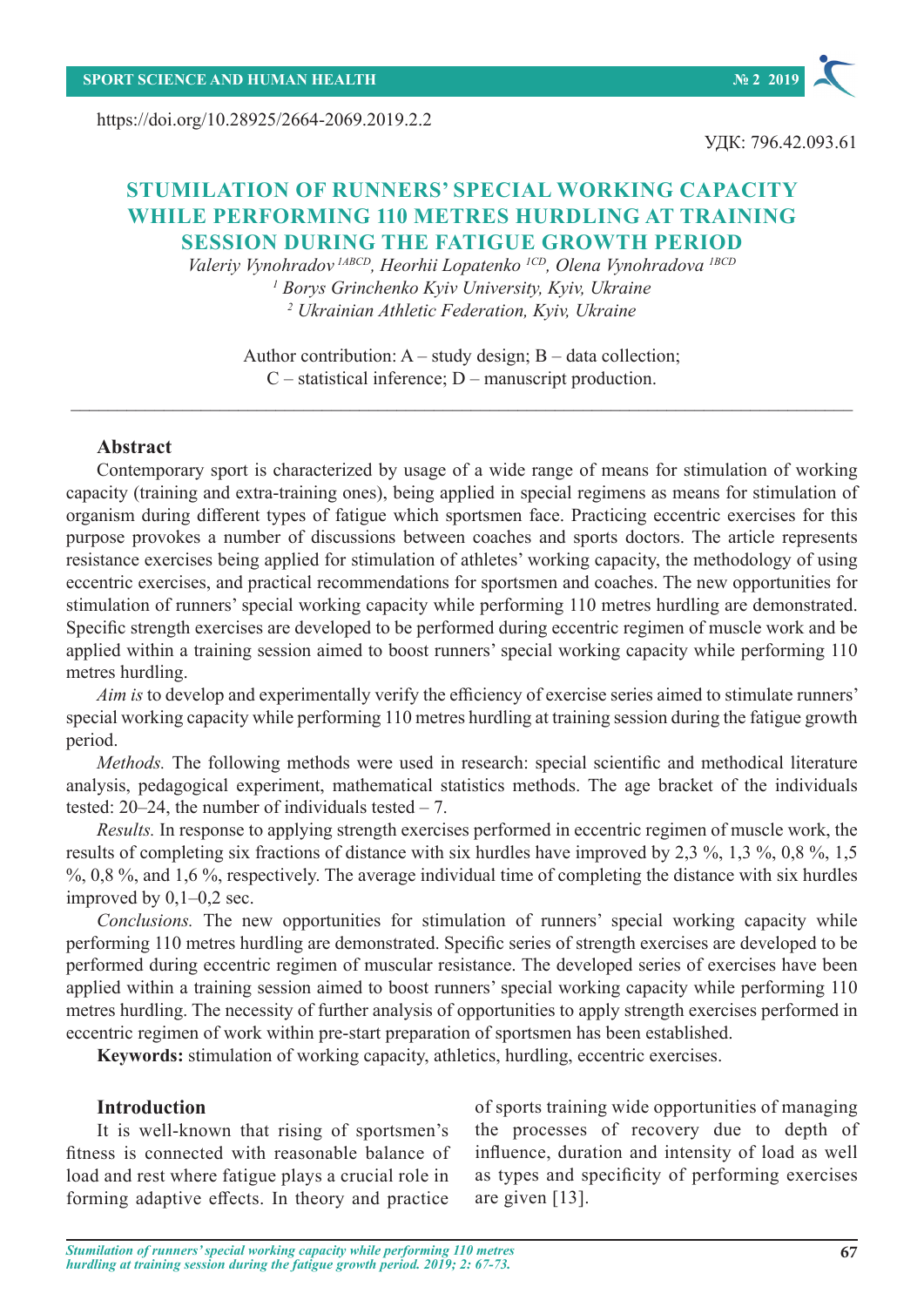# **SPORT SCIENCE AND HUMAN HEALTH № 2 2019**

The issue of differentiation of means for recovery depending on the degree of fatigue including stimulation of recovering specific qualities of an organism providing the ability to react on training and competitive loads fast, adequately and fully is observed [10]. Due to that, the experts' particular attention is drawn to developments letting keep (or recover) the level of sportsmen's capacity while performing a competitive exercise [3, 12, 14, 15]. This means stimulation of physiological mechanisms providing control of the achieved level of capacity under development of fatigue. It is shown that appliance of stimulative effects under fatigue cumulation boosts the effect of training load, and programs higher training effects [1, 17, 18].

The existing approaches are oriented towards searching the variations of training loads taking place under compensated fatigue. The complexity of using such approach consists in specificity of fatigue development, and, as a result, neurohumoral factors of its compensation during performing load influencing it [2]. The latter ones, as we know, have original structure, and demand strict control of specificity of reactive qualities of organism as well as sportsmen's capacities related to them in each kind of sport (competitive event) [10].

One of the effective approaches towards actualization of the factors boosting working capacity mentioned above is stimulation of neurodynamic processes in sportsmen's organisms early in the course of fatigue development [7, 8]. That impacts the maintenance of the period of working capacity stability, and drives the mechanisms of fatigue compensation. One of the variations of fatigue compensations is applying extra-training means as additional to the training ones, which depending on their aim of appliance influence the nature of adaptive processes within working or rest period [9, 17]. As one of the variations of training impacts aimed to stimulate working capacity in theory and practice of sports strength exercises performed in eccentric regimen of muscle work are observed.

During eccentric contractions activation of cerebral cortex is higher by amplitude and comprises a bigger area, equally electromyographic (EMG) activity is lower than in the course of analogical level of effort with concentric contraction. EMG activity shows the number of motor units of muscles being involved in the contraction. The higher EMG

activity is the more muscle fibers contract. As EMG activity during eccentric contraction is lower than during analogical contraction in concentric regimen, consequently, mechanic load towards particular motor units (muscle fibers) is higher. As most authors put it, improvement of contractive functions is observed mostly in «rapid» muscle fibers, which is peculiar to the work of sportsmen sprinters. A subset of the most rapid muscle fibers activates only in course of eccentric contractions of high intensity. Great activity of cerebral cortex is resulting from peculiarity of muscle activation. In course of eccentric contractions muscle fibers contract in response to afferent irritation, namely, the muscle «adapts» to unstable working conditions. Thus, nervous system is enforced to learn more quickly [5, 12]. It specifies new opportunities of development and intended use of exercise regimens that may be used as additional (to training and competitive) means for stimulation of working capacity.

*The goal of research* is to develop and experimentally verify the efficiency of exercise series aimed to stimulate runners' special working capacity while performing 110 metres hurdling at training session during the fatigue growth period.

#### **Methods**

Experimental part of research was conducted during special preparatory period under natural conditions of sports training at the base stadium (Kyiv). Structure and content of training process did not change except for the experimental part of warm-up on the second experiment day before completing the fractions of distance with hurdles. The experiment lasted for two days. 7 male sportsmen (21–24 years old) took part in the experiment: 4 sportsmen of the first category, two sub-master sportsmen, and one master of sport of Ukraine.

The testing included completing of training distance (6 fractions with hurdles of 106,7 cm height and 9,14 m distance between them) with maximal intensity. Recording of time needed for covering the fractions of test distance was carried out six times using crouch start upon command and after «leaving» each hurdle (at the track touch). The sportsmen's personal feelings were an important aspect of the assessment as well as the efficiency of locomotor technique realization of the runners.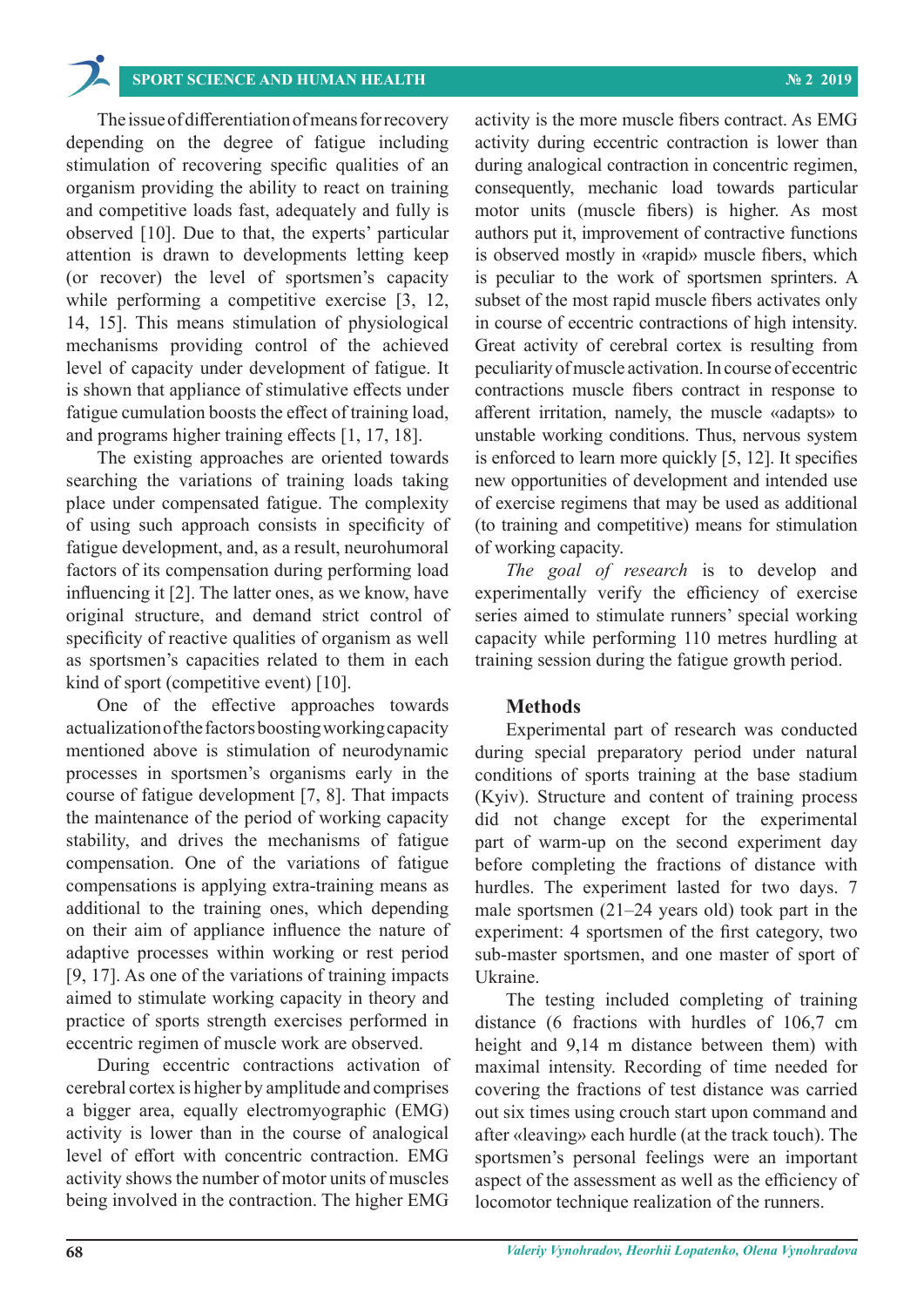In the control and experimental parts the sportsmen performed four races along the distance. The interval between covering the fractions amounted to 5 minutes. The recovery period between the control and experimental measures amounted to 22–24 hours. Within the experimental part of the research, the invited massage therapists of the National athletics team of Ukraine performed eccentric exercises with each participant of the experiment prior to the first race before covering the distance with hurdles. In 12–15 minutes of rest the sportsmen covered the distance with hurdles 6 times, as the day before.

The results of the research were processed using mathematical statistics methods of processing the received data.

### **Results and discussion**

Empirical and practical basis of applying extratraining resistance impacts by sportsmen have been known for long, and today resistance exercises during speed and strength kinds of athletics are very often applied while warm-up and pre-start activity. We have developed the methodology of applying eccentric exercises. Taking into account the known effects of such means of stimulation of special working capacity, the exercises showing efficiency in cyclic kinds of sports have been arranged. The exercises aimed to create mobilization effects during pre-start preparation of runners to 110 hurdles have been selected. The approach to their usage was based on technologies of extra-training means use being additional to the training ones, boost their effects and provide the highest state of sportsmen's readiness to the start.

The exercises presented in the series consider tempo rhythmic structure of special locomotions of 110 meters hurdles runners as well as intensity and composition of the main muscle groups' work.

The exercises are performed with a trained physiotherapist, a doctor, a kinesiotherapist, a trainer or a skilled assistant. You need to pay a few minutes to teach a sportsman initial positions, technique of muscle pre-strain, duration of efforts, and feeling of efforts' «depth».

*Cautions:* the angle of knee joint flexion should be not less than 90°, you should avoid strain, while efforts perform an accented breathing out, do not perform exercises when tired [6, 12].

Prior to doing a series of exercises, a sportsman stays in the initial position (I.P.) standing by the support, both hands help to keep the body (at the stadium it is a hurdle for 110 m or barrier for 3 000 m race). The torso angle is around 60° with respect to the ground surface where an athlete is standing, the shoulders, pelvis, and feet remain on the same line. 1–2 seconds before performing each move a sportsman prior tenses their muscles that will be involved in motion. Exercises are performed in the regimen of sportsman's muscular resistance, an assistant performs a move, the athlete resists, the muscles work in the eccentric regimen. Absence of muscle relaxation during motion is an important technical demand for a sportsman.

## Exercise 1.

I.P.: standing on the right foot a sportsman lifts his leg with the knee bent towards the left shoulder. The thigh is parallel to the ground surface. The partner grabs the sportsman's thigh with their left hand, and supports the left foot. Dealing with the athlete's resistance the partner puts the thigh down in the direction down-back while the sportsmen's anterior femoral muscles remain in eccentric muscle strain. 2–3 reps are performed with effort up to 60 % from peak force (PF) for anterior femoral muscles.

## Exercise 2.

I.P. is like in exercise 1. The sportsman lifts their left heel to the left thigh bending their knee, and thighs remain at the same level. The partner supports the sportsman's knee with their left hand and holds their left heel with their right hand (bending angle up to 90 °), after that the partner puts it down, going on with posterior femoral muscles resistance in eccentric regimen. 2–3 reps are performed as in the previous exercise with equivalent efforts.

## Exercise 3.

I.P. is the same. The sportsman moves their left leg aside, bends their knee, the heel is by the thigh. The partner supports the leg in horizontal position and puts it down with a force pushing the knee exteriorly. The abductor muscles are involved. *The first muscle group* consists of all muscles lying anterior to the frontal plane crossing the body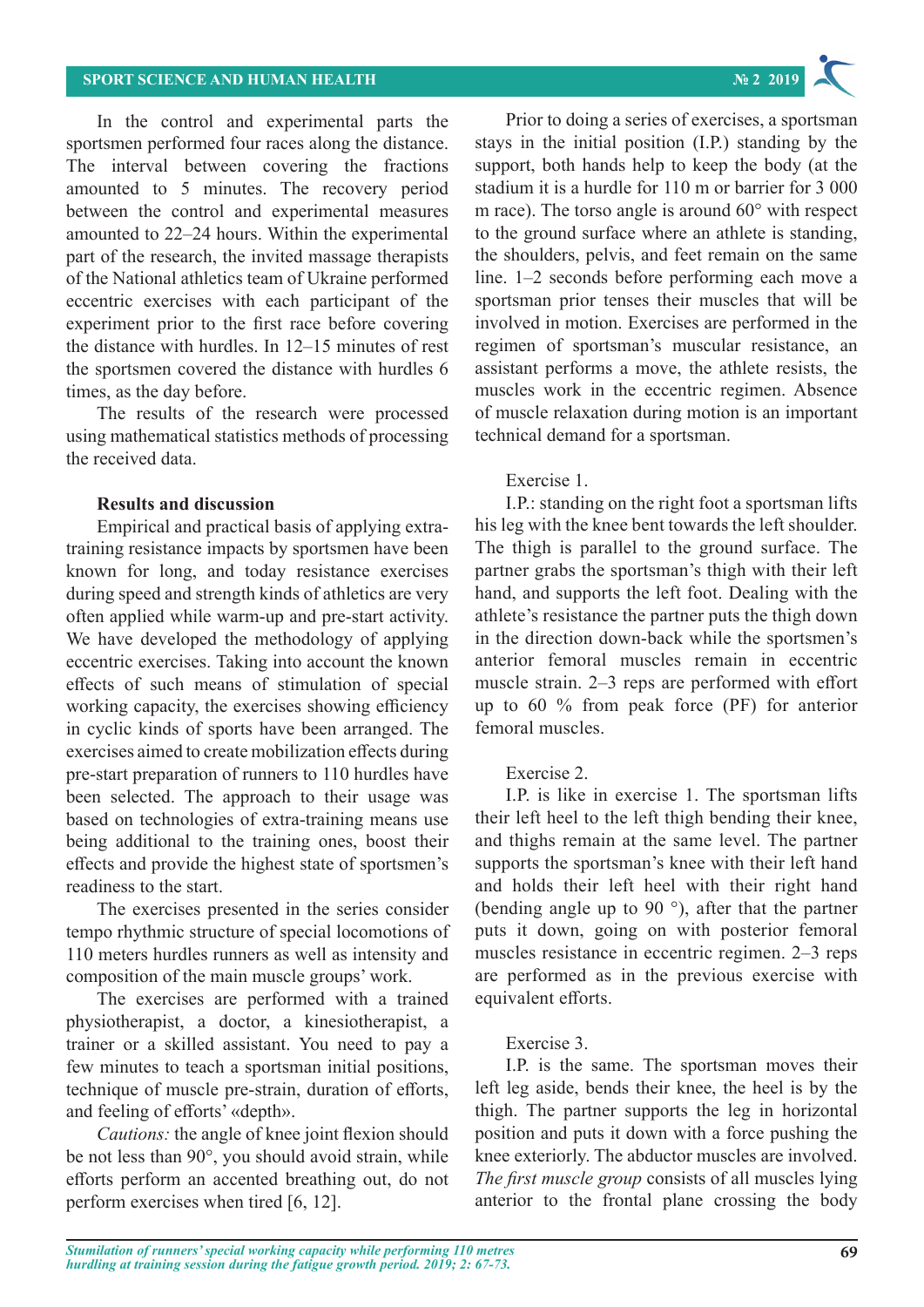

## **SPORT SCIENCE AND HUMAN HEALTH № 2 2019**

center: the tensor fasciae latae, the anterior fibers of the gluteus medius, and the main bulk of the gluteus minimus muscle. These muscles provide abducting – bending – internal rotation, contracting independently from other muscles or together with the weaker ones. *The second muscle group* consists of posterior fibers of the gluteus minimus and gluteus medius muscles (the fibers lying posterior to the frontal plane), and the abducens fibers of the gluteus maximus muscle. They provide abducting –extension – external rotation, contracting independently from other muscles or together with the weaker ones. To get «clear» abduction without any additional moves these two muscle groups have to work as a balanced couple of synergistsantagonists [6].

### Exercise 4.

I.P. is the same. The sportsman lifts their left heel towards the left thigh bending the knee; the thighs should remain at the same level. The partner is in the half-squat position by the sportsman's left leg. Standing up from the half-squat and supporting the sportsman's knee with their left hand; the right hand is on the sportsman's left heel, the partner moves the thigh aside putting impact on the muscle group and stretching them in eccentric effort. The muscles being involved: adductor longus muscle of the thigh (function – adducting and bending of the leg); adductor brevis muscle of the thigh (function – adducting and bending of the leg); adductor magnus muscle of the thigh (function – adducting, bending, unbending of the leg).

After that repeat the exercises 1–4 for the right leg in the equal sequence.

#### Exercise 5.

I.P. The sportsman stands with their back to the hurdle. The partner is in the half-squat position by the sportsman's left leg. The partner supports the sportsman's left heel with their right hand, and the athlete's leg half-bent in thigh with their left hand. Standing up from the half-squat the partner stretches the sportsman's posterior femoral group of muscles (the leg is half-bent).

#### Exercise 6.

I.P. is the same, perform exercise 5 for the right leg.

#### Exercise 7.

I.P. of the sportsman in supine position, legs straight. The partner is standing on the sportsman's left, and supports their left ankle joint with their right hand, puts their left palm on the sportsman' left foot sole closer to the toes, and performs foot dorsiflexion stretching the strained posterior tibial muscle group (surface and deeper layers).

#### Exercise 8.

I.P. is the same, perform exercise 7 for the right leg.

These two exercises (7 and 8) are important for pushing during onward motion at a quick pace (here the transverse joint position is important). It is preferable to be done by means of subtalar joint fixation. This can be learnt by sportsmen from the next exercise, proved by long-term practical experience, and boosts sprinter's muscle coordination capacity while distributing efforts along plantaris muscles (the accent is put on the big toe flexor). The effort regimen of gastrocnemius muscles changes to concentric. It is needed to demonstrate explosive efforts for gastrocnemius and plantaris muscles 2–3 times.

#### Exercise 9.

I.P. is the same. Passive, slow stretching of the sportsman's left leg posterior tibial muscles is performed by the partner, then rapid tibial muscle contraction is performed upon the partner's command (or the trainer is standing by).

#### Exercise 10.

I.P. is the same. Perform the tasks of exercise 9 for the right leg.

As a result of the conducted experiment it was revealed that using eccentric strength exercises within the structure of training session of athletes-sprinters allowed maintaining the resistance period of special working capacity during the fatigue generation. As a result of applying a series of stimulation impacts, a steady tendency to improve the time needed to complete the fractions of hurdle distance during the period of compensation of fatigue development (speed growth). This is evident from group statistical characteristics of change of the sportsmen's working capacity when completing the third fraction of distance in the experimental part of the research (table 1).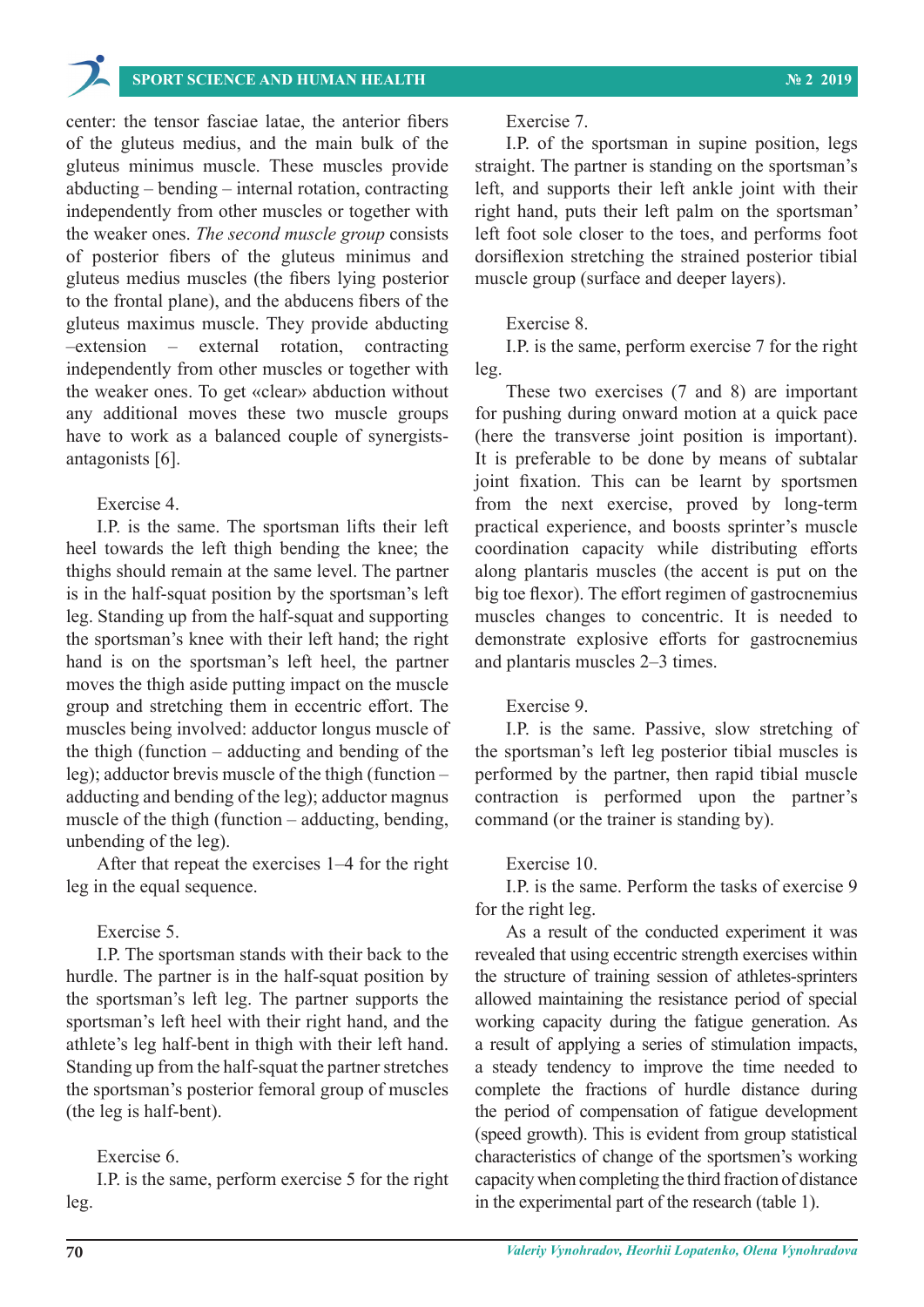

*Table 1*

|                    | Time needed for covering the distance, s |            |      |             |      |              |      |             |      |              |      |              |
|--------------------|------------------------------------------|------------|------|-------------|------|--------------|------|-------------|------|--------------|------|--------------|
| <b>Statistics</b>  |                                          |            | 2    |             | 3    |              | 4    |             | 5    |              | 6    |              |
|                    | Ī*                                       | $\Pi^{**}$ |      | $\mathbf I$ | I    | $\mathbf{I}$ |      | $\mathbf H$ |      | $\mathbf{I}$ |      | $\mathbf{I}$ |
| $\bar{\textbf{x}}$ | 2,56                                     | 2,50       | 3,71 | 3,66        | 4,87 | 4,83         | 5,99 | 5,90        | 7,16 | 7,10         | 8,33 | 8,20         |
| median             | 2,60                                     | 2,50       | 3,70 | 3,60        | 4,80 | 4,70         | 5,90 | 5,90        | 7,10 | 7,10         | 8,30 | 8,20         |
| <b>SD</b>          | 0,13                                     | 0,12       | 0,12 | 0,08        | 0,18 | 0,20         | 0,28 | 0,25        | 0,30 | 0,22         | 0,27 | 0,24         |
| min                | 2,40                                     | 2,40       | 3,60 | 3,60        | 4,70 | 4,70         | 5,70 | 5,70        | 6,90 | 6,90         | 8,00 | 7,90         |
| max                | 2,70                                     | 2,70       | 3,90 | 3,80        | 5,20 | 5,20         | 6,50 | 6,40        | 7,70 | 7,50         | 8,80 | 8,60         |
| 25%                | 2,40                                     | 2,40       | 3,60 | 3,60        | 4,70 | 4,70         | 5,80 | 5,70        | 6,90 | 6,90         | 8,10 | 8,00         |
| 75%                | 2,70                                     | 2,60       | 3,80 | 3,70        | 5,00 | 5,00         | 6,20 | 6,00        | 7,40 | 7,20         | 8,50 | 8,40         |

**Statistical characteristics of the results of control and experimental coverings of the distance with six hurdles (n = 7)**

Notes: \* - I control measurements; \*\* - II experimental measurements

During the third run on the first day of the experiment a steady tendency to decrease the speed of completing the distance was indicated (the initial stage of fatigue development period), an important role was dedicated to personal feelings of the sportsmen, and the tasks to control the motion techniques in the following runs were put. During this period, the stimulation of neurodynamic reactions of organism allows supporting the level of the sportsmen's working capacity, and activation of fatigue compensation mechanisms [16].

The presence of an evocative tendency for improving the sports result is confirmed by personal data indicating the differences (increasing or decreasing) of the time needed to complete the fractions of distance by each sportsman. This data is presented in the table 2.

*Table 2*

**Individual differences in time needed for covering the distance of the third control and experimental fractions of distance with six hurdles**

| Sportsman                     | Differences in time needed for overcoming the hurdle in control and experimental tests, s |          |                |          |          |          |  |  |  |  |
|-------------------------------|-------------------------------------------------------------------------------------------|----------|----------------|----------|----------|----------|--|--|--|--|
|                               | hurdle 1                                                                                  | hurdle 2 | hurdle 3       | hurdle 4 | hurdle 5 | hurdle 6 |  |  |  |  |
|                               | $-0,1*$                                                                                   | $-0,2$   | $-0,2$         | $-0,1$   | $\theta$ | $-0,1$   |  |  |  |  |
| $\mathfrak{D}_{\mathfrak{p}}$ | $-0,1$                                                                                    |          | 0,1            | $-0,2$   |          | $-0,1$   |  |  |  |  |
| 3                             | $\theta$                                                                                  |          | $\overline{0}$ | $-0,1$   | $\theta$ | $-0,1$   |  |  |  |  |
| 4                             | $-0,1$                                                                                    |          | 0              | $\Omega$ |          | $-0,1$   |  |  |  |  |
| 5                             | $-0,1$                                                                                    |          | $-0,1$         |          | $-0,2$   | $-0,2$   |  |  |  |  |
| 6                             | $-0,1$                                                                                    | $-0,1$   | $\theta$       | $-0,2$   | $-0,3$   | $-0,1$   |  |  |  |  |
|                               | $\theta$                                                                                  | $-0.1$   | $\theta$       | $-0,1$   | $-0,2$   | $-0,2$   |  |  |  |  |

Note. \* - the minus sign means time decrease (improvement of the result)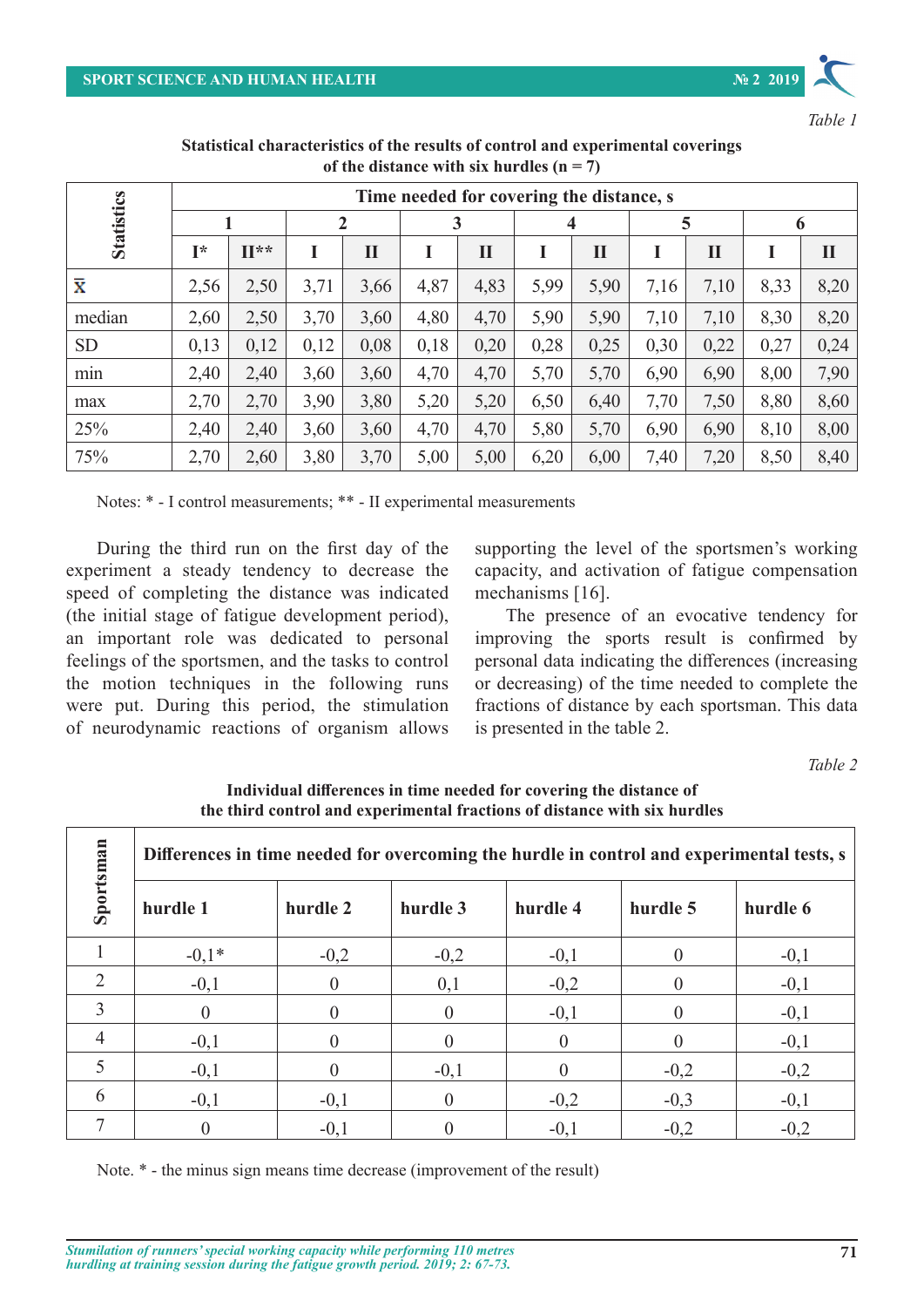## **SPORT SCIENCE AND HUMAN HEALTH № 2 2019**

It is specified that all sportsmen have improved the time of completing the last fraction of distance: three sportsmen have completed the hurdles 5 and 6 faster whilst the overall improvement of the time needed to cover the distance, and two other sportsmen have completed the hurdles 4, 5, and 6 faster whilst the overall improvement of the time needed to cover the distance. This indicates increase of working capacity under compensation of fatigue. It is known that demonstration of high working capacity under fatigue growth and under its compensation while working is a motive for boosting sportsmen's special functional capacities [11].

There are reasons to suppose that the effects achieved are based on realization of functional reserves of organism, they boost the depth and level of loading impact on organism, and, thereby, is an additional motive to develop highly specialized training effects.

The given data forms the reasons for pilot testing of such kind of actions under competitive activity of the runners of 110 meters hurdles. Boosting the neurogenic mechanisms of stimulating functional provision of special working capacity is one of the tasks of warm-up functional realization. Optimization of the warm-up structure, substitution of low-efficient or inefficient exercises whilst maintaining the general content and focus of warmup can have numerous mobilization effects, and be the factor of improving the results.

#### **Conclusions**

The new opportunities for stimulation of runners' special working capacity while performing 110 metres hurdling are demonstrated. Specific series of strength exercises are developed to be performed during eccentric regimen of muscular resistance and applied within a training session aimed to boost runners' specialized training to perform 110 metres hurdling.

In response to applying strength exercises performed in eccentric regimen of muscle work, the results of completing six fractions of distance with six hurdles have improved by 2,3 %, 1,3 %, 0,8 %, 1,5 %, 0,8 %, and 1,6 %, respectively. The average individual time of completing the distance with six hurdles improved by 0,1–0,2 sec.

Accordingly, we have given the reasons to continue research in this area; the necessity of further analysis of opportunities to apply strength exercises performed in eccentric regimen of work within pre-start preparation of sportsmen has been established.

#### **Conflict of interests**

The authors claim no conflict of interests.

### **References**

- 1. Barabankina Y. Technique for stimulating urgent recovery in athletes specializing in running athletics [dysertatsiia]. Volgograd; 2013. 195 p.
- 2. Dyachenko AY. Special endurance of qualified athletes in the academic rowing. Kiev: Slavutich-Dolphin; 2004. 338 с.
- 3. Golik-Peric D, Drapsin M, Obradovic B, Drid P. Short-Term Isokinetic Training Versus Isotonic Training: Effects on Asymmetry in Strength of Thigh Muscles. J Hum Kinet. 2011 Dec; 30: 29–35. doi: 10.2478/v10078- 011-0070-5
- 4. Kapanji AI. Lower limb. Functional anatomy. Moscow: Eksmo; 2010. 352 с.
- 5. Kellis E, Baltzopoulos V. Muscle activation differences between eccentric and concentric

isokinetic exercise. Med Sci Sports Exerc. 1998 Nov; 30(11): 1616-23.

- 6. Kravitz L, Bubbico A. Essential of eccentric training. Human Kinetics, 2015. 263 p.
- 7. Lopatenko GO, Optimization of training process in pre-start fencing training on the base of out-of-training means' of mobilization orientation application. Pedagogics, psychology, medical-biological problems of physical training and sports. 2016; 20(2):34- 39. doi:10.15561/18189172.2016.0205
- 8. Lopatenko GO, Kosik NS, Kosik NL. New approaches to the organization of prestart preparation of qualified athletes in single combats (on an example of fencing). Pedagogics, psychology, medicalbiological problems of physical training